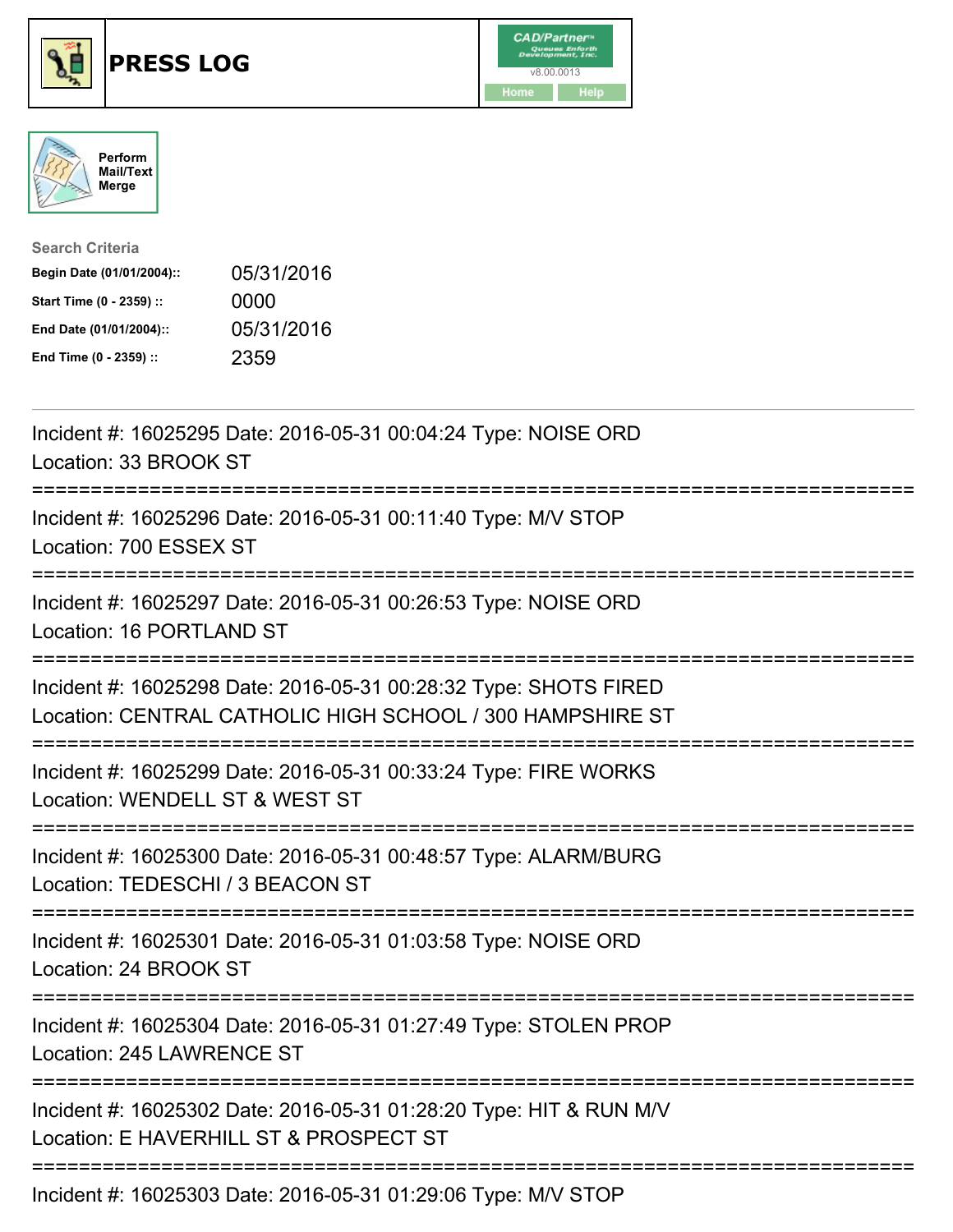| Location: SHOWCASE CINEMA / 141 WINTHROP AV                                                                                           |
|---------------------------------------------------------------------------------------------------------------------------------------|
| Incident #: 16025305 Date: 2016-05-31 01:32:57 Type: M/V STOP<br>Location: WENDYS / WINTHROP<br>======================                |
| Incident #: 16025306 Date: 2016-05-31 01:39:00 Type: NOISE ORD<br>Location: 16 PORTLAND ST FL 3RD                                     |
| Incident #: 16025307 Date: 2016-05-31 01:40:16 Type: M/V STOP<br>Location: BROADWAY & PARK ST                                         |
| Incident #: 16025308 Date: 2016-05-31 01:41:30 Type: MV/BLOCKING<br>Location: 352 HAVERHILL ST                                        |
| Incident #: 16025309 Date: 2016-05-31 01:45:23 Type: NOISE ORD<br>Location: 259 PROSPECT ST                                           |
| Incident #: 16025310 Date: 2016-05-31 01:47:54 Type: BUILDING CHK<br>Location: FAMA MARKET / 511 BROADWAY                             |
| =======================<br>Incident #: 16025311 Date: 2016-05-31 02:04:42 Type: ALARMS<br>Location: 242 BROADWAY                      |
| Incident #: 16025312 Date: 2016-05-31 02:09:25 Type: CRUISER MAINT<br>Location: 16 PORTLAND ST                                        |
| ------------------------------<br>Incident #: 16025313 Date: 2016-05-31 02:19:32 Type: M/V STOP<br>Location: CONCORD ST & FRANKLIN ST |
| Incident #: 16025314 Date: 2016-05-31 02:24:41 Type: ALARMS<br>Location: GO 1 DOLLAR / 73 WINTHROP AV                                 |
| Incident #: 16025315 Date: 2016-05-31 02:25:02 Type: NOISE ORD<br>Location: 23 BEACON ST                                              |
| Incident #: 16025316 Date: 2016-05-31 02:30:37 Type: M/V STOP<br>Location: BROADWAY & LOWELL ST                                       |
| Incident #: 16025317 Date: 2016-05-31 02:46:00 Type: BUILDING CHK<br>Location: 610 ANDOVER ST                                         |
| Incident #: 16025318 Date: 2016-05-31 03:01:05 Type: BUILDING CHK                                                                     |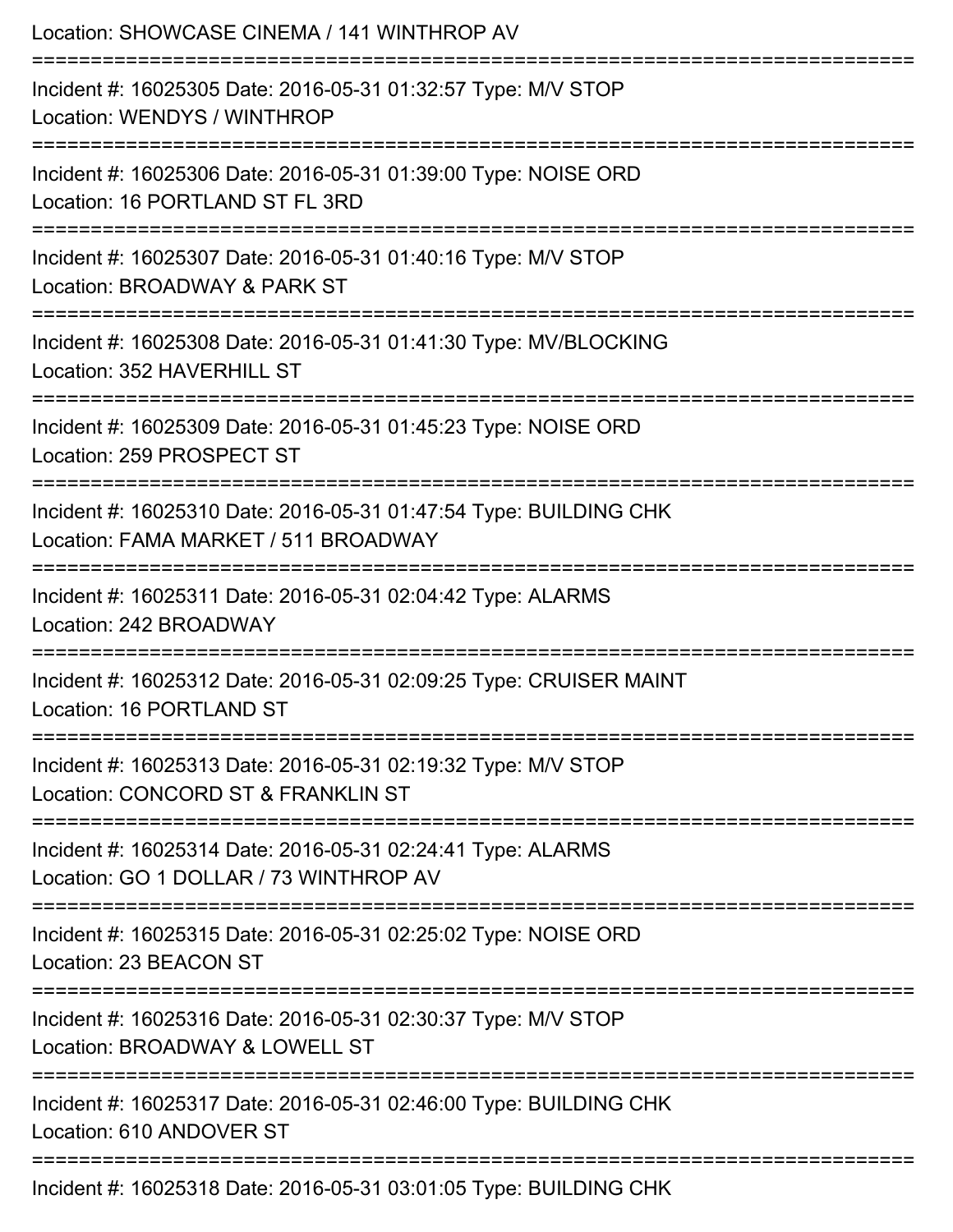| Incident #: 16025319 Date: 2016-05-31 03:19:26 Type: BUILDING CHK<br>Location: WALGREENS / 135 BROADWAY               |
|-----------------------------------------------------------------------------------------------------------------------|
| Incident #: 16025320 Date: 2016-05-31 03:21:51 Type: BUILDING CHK<br>Location: WALGREENS / 135 BROADWAY               |
| Incident #: 16025321 Date: 2016-05-31 03:23:37 Type: BUILDING CHK<br>Location: CVS PHARMACY / 266 BROADWAY            |
| Incident #: 16025322 Date: 2016-05-31 03:24:35 Type: M/V STOP<br>Location: ISLAND ST & UNION ST                       |
| Incident #: 16025323 Date: 2016-05-31 03:26:34 Type: INVEST CONT<br>Location: 133 WOODLAND ST                         |
| Incident #: 16025324 Date: 2016-05-31 03:26:48 Type: M/V STOP<br><b>Location: MYRTLE ST</b>                           |
| Incident #: 16025325 Date: 2016-05-31 03:28:14 Type: M/V STOP<br>Location: CANAL ST & UNION ST                        |
| Incident #: 16025326 Date: 2016-05-31 03:30:59 Type: BUILDING CHK<br>Location: 65 MERRIMACK ST                        |
| Incident #: 16025327 Date: 2016-05-31 03:33:44 Type: BUILDING CHK<br>Location: 180 COMMON ST                          |
| Incident #: 16025328 Date: 2016-05-31 03:34:00 Type: BUILDING CHK<br>Location: POLISH-AMERICAN CLUB / 23 MONMOUTH ST  |
| Incident #: 16025329 Date: 2016-05-31 03:39:48 Type: BUILDING CHK<br>Location: GRAINGER / 121 MARSTON ST              |
| Incident #: 16025330 Date: 2016-05-31 04:13:59 Type: NOISE ORD<br>Location: 38 NORRIS ST                              |
| Incident #: 16025331 Date: 2016-05-31 04:14:50 Type: BUILDING CHK<br>Location: ELAINES FISH + CHIP / 234 HAMPSHIRE ST |
| Incident #: 16025332 Date: 2016-05-31 04:26:19 Type: BUILDING CHK                                                     |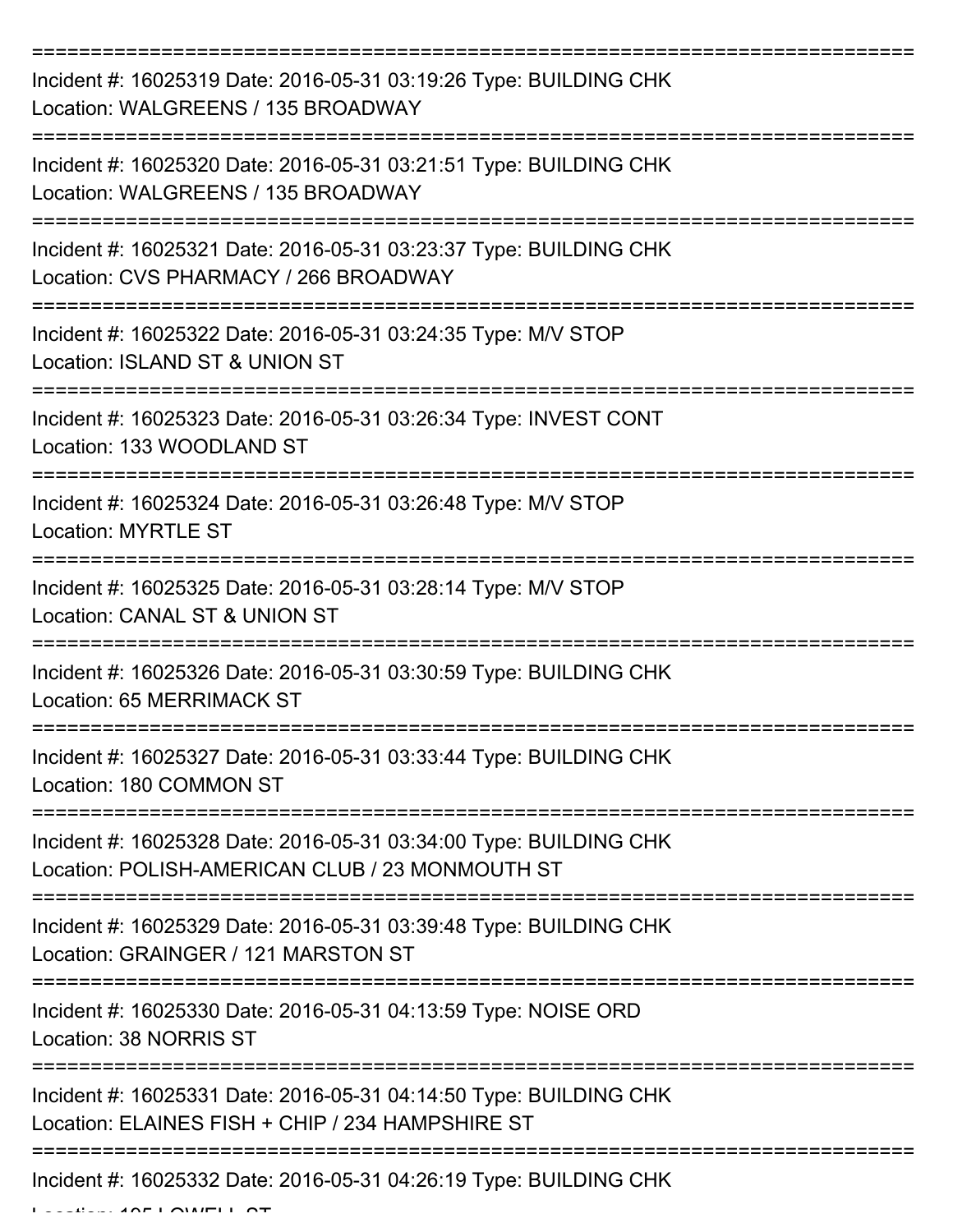| Incident #: 16025333 Date: 2016-05-31 04:40:28 Type: CRUISER ACCID<br>Location: ALLSTON ST & MARSTON ST               |
|-----------------------------------------------------------------------------------------------------------------------|
| Incident #: 16025334 Date: 2016-05-31 06:08:31 Type: SUS PERS/MV<br>Location: E HAVERHILL ST & HAMILTON ST            |
| Incident #: 16025335 Date: 2016-05-31 06:45:13 Type: M/V STOP<br><b>Location: EASTON</b>                              |
| Incident #: 16025336 Date: 2016-05-31 06:52:27 Type: MEDIC SUPPORT<br>Location: 1 S CANAL ST                          |
| Incident #: 16025337 Date: 2016-05-31 07:18:30 Type: CLOSE STREET<br>Location: FALMOUTH ST & S UNION ST               |
| Incident #: 16025338 Date: 2016-05-31 07:20:11 Type: CLOSE STREET<br>Location: PARKER ST & SALEM ST                   |
| Incident #: 16025339 Date: 2016-05-31 07:27:22 Type: CLOSE STREET<br>Location: GRAFTON ST & S UNION ST                |
| Incident #: 16025340 Date: 2016-05-31 07:38:32 Type: TRANSPORT<br>Location: TEWKSBURY / null                          |
| Incident #: 16025341 Date: 2016-05-31 07:39:01 Type: PARK & WALK<br>Location: 205 BROADWAY                            |
| Incident #: 16025342 Date: 2016-05-31 07:39:35 Type: TRANSPORT<br>Location: LAWRENCE POLICE DEPARTMENT / 90 LOWELL ST |
| Incident #: 16025343 Date: 2016-05-31 07:41:52 Type: CLOSE STREET<br>Location: ALMA ST & MYRTLE ST                    |
| Incident #: 16025344 Date: 2016-05-31 07:53:19 Type: AUTO ACC/NO PI<br>Location: E HAVERHILL ST & YOUNG AV            |
| Incident #: 16025345 Date: 2016-05-31 08:20:25 Type: AUTO ACC/UNK PI<br>Location: COMMON ST & HAMPSHIRE ST            |
| Incident #: 16025346 Date: 2016-05-31 08:35:00 Type: M/V STOP                                                         |

Location: CANIAL ST & MADSTON ST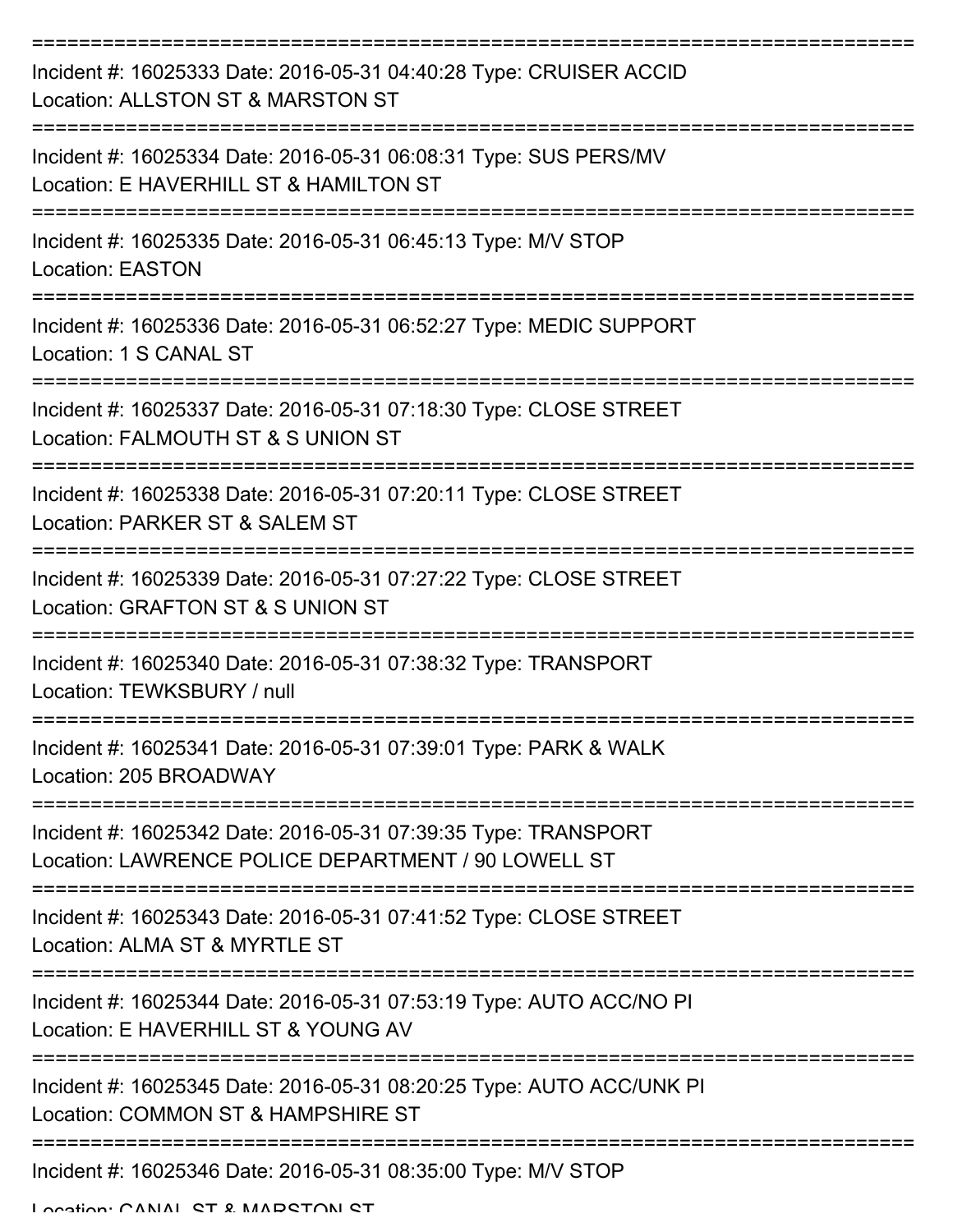| Incident #: 16025347 Date: 2016-05-31 08:38:00 Type: M/V STOP<br>Location: RT114                            |
|-------------------------------------------------------------------------------------------------------------|
| Incident #: 16025348 Date: 2016-05-31 09:00:45 Type: 209A/SERVE<br>Location: 10 SARGENT ST                  |
| Incident #: 16025349 Date: 2016-05-31 09:07:47 Type: TOW OF M/V<br>Location: 4SRY80 / CYPRESS ST & PEARL ST |
| Incident #: 16025350 Date: 2016-05-31 09:11:10 Type: PARK & WALK<br>Location: BRADFORD ST & BROADWAY        |
| Incident #: 16025351 Date: 2016-05-31 09:14:08 Type: 209A/SERVE<br>Location: 10 KENDALL ST                  |
| Incident #: 16025352 Date: 2016-05-31 09:14:38 Type: SUS PERS/MV<br>Location: 301 SALEM ST                  |
| Incident #: 16025353 Date: 2016-05-31 09:18:05 Type: TOW OF M/V<br>Location: TRESPASS / 248 BROADWAY        |
| Incident #: 16025354 Date: 2016-05-31 09:19:53 Type: WARRANT SERVE<br>Location: 90 LOWELL ST                |
| Incident #: 16025355 Date: 2016-05-31 09:20:08 Type: COURT DOC SERVE<br>Location: 22 HUDSON AV              |
| Incident #: 16025356 Date: 2016-05-31 09:20:41 Type: ANIMAL COMPL<br>Location: 64 NEWTON ST                 |
| Incident #: 16025357 Date: 2016-05-31 09:28:02 Type: M/V STOP<br>Location: 29 MAY ST                        |
| Incident #: 16025358 Date: 2016-05-31 09:28:18 Type: GENERAL SERV<br>Location: WENDY'S / 99 WINTHROP AV     |
| Incident #: 16025359 Date: 2016-05-31 09:30:13 Type: INVEST CONT<br>Location: 96 BOSTON ST                  |
| Incident #: 16025360 Date: 2016-05-31 09:32:20 Type: 209A/SERVE<br>Location: 75 BROOKFIELD ST               |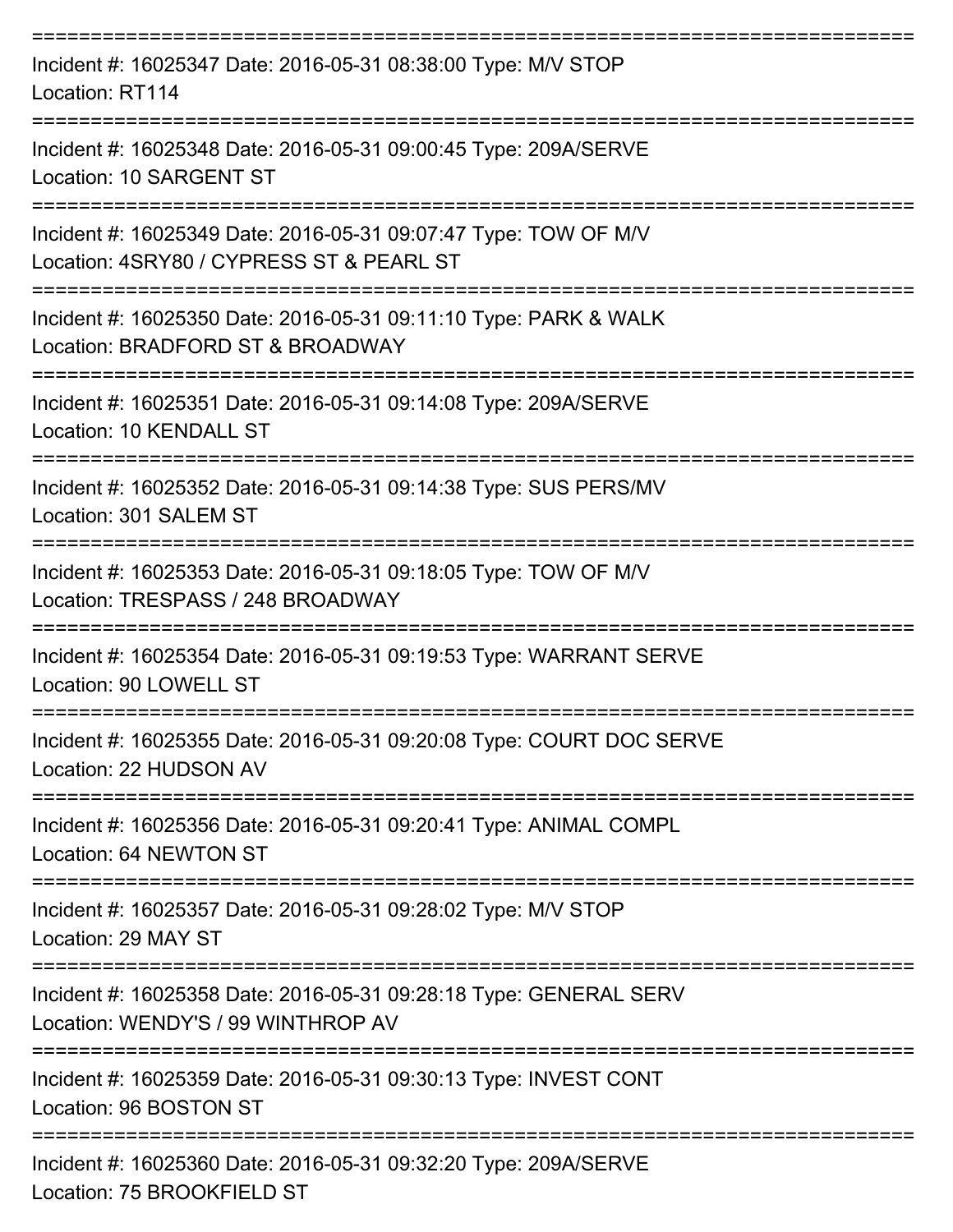| Incident #: 16025361 Date: 2016-05-31 09:45:49 Type: M/V STOP<br>Location: DURSO AV & WINTHROP AV                            |
|------------------------------------------------------------------------------------------------------------------------------|
| ===============<br>Incident #: 16025362 Date: 2016-05-31 10:07:13 Type: 209A/SERVE<br>Location: 167 ESSEX ST                 |
| Incident #: 16025363 Date: 2016-05-31 10:09:29 Type: TOW OF M/V<br>Location: 16 HOFFMAN AV                                   |
| Incident #: 16025364 Date: 2016-05-31 10:17:02 Type: PARK & WALK<br>Location: BRADFORD ST & BROADWAY                         |
| :============================<br>Incident #: 16025365 Date: 2016-05-31 10:17:38 Type: M/V STOP<br>Location: 73 BUNKERHILL ST |
| Incident #: 16025366 Date: 2016-05-31 10:28:48 Type: M/V STOP<br>Location: BROADWAY & COMMON ST                              |
| Incident #: 16025367 Date: 2016-05-31 10:29:40 Type: NOTIFICATION<br>Location: 543 S BROADWAY                                |
| Incident #: 16025368 Date: 2016-05-31 10:32:12 Type: M/V STOP<br>Location: COMMON ST & NEWBURY ST                            |
| Incident #: 16025369 Date: 2016-05-31 10:41:08 Type: SUS PERS/MV<br>Location: BROADWAY & WATER ST                            |
| Incident #: 16025371 Date: 2016-05-31 10:48:35 Type: MISSING PERS<br>Location: BRUCE SCHOOL / 135 BUTLER ST                  |
| Incident #: 16025370 Date: 2016-05-31 10:49:37 Type: 209A/SERVE<br>Location: 357 HOWARD ST                                   |
| Incident #: 16025372 Date: 2016-05-31 10:56:11 Type: 911 HANG UP<br>Location: PARTHUM SCHOOL / 255 E HAVERHILL ST            |
| Incident #: 16025373 Date: 2016-05-31 11:06:38 Type: TENANT PROB<br>Location: 122 MYRTLE ST FL 1ST                           |
| Incident #: 16025374 Date: 2016-05-31 11:14:42 Type: PARK & WALK<br>Location: BRADFORD ST & BROADWAY                         |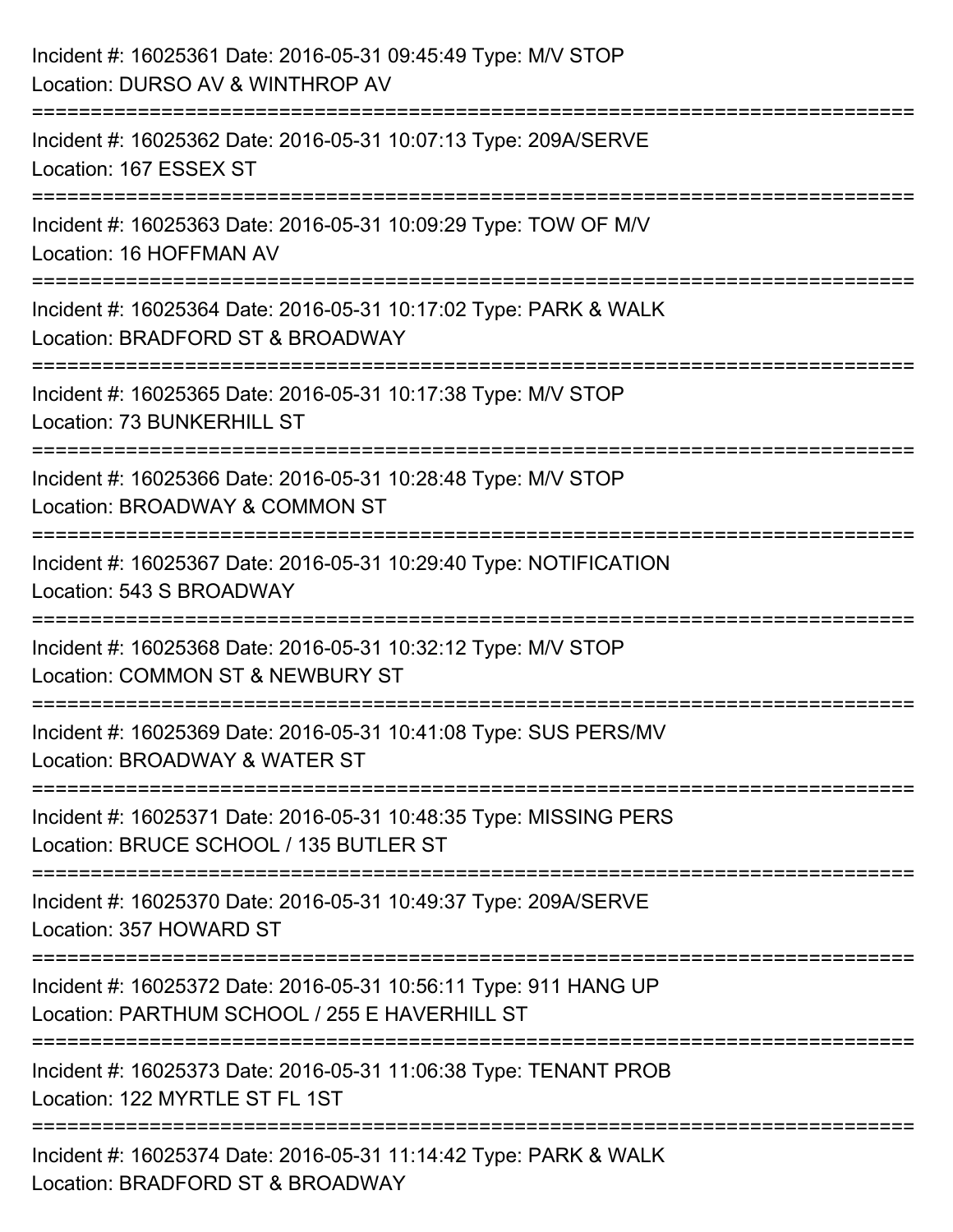| Incident #: 16025375 Date: 2016-05-31 11:21:39 Type: SUICIDE ATTEMPT<br>Location: 272 E HAVERHILL ST #5                  |
|--------------------------------------------------------------------------------------------------------------------------|
| Incident #: 16025376 Date: 2016-05-31 11:28:34 Type: M/V STOP<br>Location: BOXFORD ST & WINTHROP AV                      |
| Incident #: 16025377 Date: 2016-05-31 11:29:57 Type: FRAUD<br>Location: 153 BOXFORD ST                                   |
| Incident #: 16025378 Date: 2016-05-31 11:43:55 Type: HIT & RUN M/V<br>Location: 352 HAVERHILL ST                         |
| Incident #: 16025379 Date: 2016-05-31 11:46:46 Type: M/V STOP<br>Location: 688XJ1 / HAVERHILL ST & PROSPECT ST           |
| Incident #: 16025380 Date: 2016-05-31 11:49:58 Type: LARCENY/PAST<br>Location: 91-93 NEWTON ST                           |
| Incident #: 16025381 Date: 2016-05-31 11:59:07 Type: COURT DOC SERVE<br>Location: BROADWAY & LOWELL ST                   |
| Incident #: 16025382 Date: 2016-05-31 12:11:31 Type: AUTO ACC/NO PI<br>Location: 66 PARKER ST                            |
| Incident #: 16025383 Date: 2016-05-31 12:17:36 Type: M/V STOP<br>Location: LAWRENCE ST & LEXINGTON ST                    |
| Incident #: 16025384 Date: 2016-05-31 12:32:31 Type: DISTURBANCE<br>Location: 119 NEWTON ST<br>------------------------- |
| Incident #: 16025385 Date: 2016-05-31 12:34:14 Type: M/V STOP<br>Location: 380 HAVERHILL ST                              |
| Incident #: 16025386 Date: 2016-05-31 12:37:31 Type: 209A/SERVE<br>Location: 19 SAVOIE AV                                |
| Incident #: 16025387 Date: 2016-05-31 12:43:59 Type: AUTO ACC/PI<br>Location: FOSTER ST & SPRINGFIELD ST                 |
| Incident #: 16025388 Date: 2016-05-31 12:44:51 Type: M/V STOP<br>Location: LOWELL ST & WINTER ST                         |

===========================================================================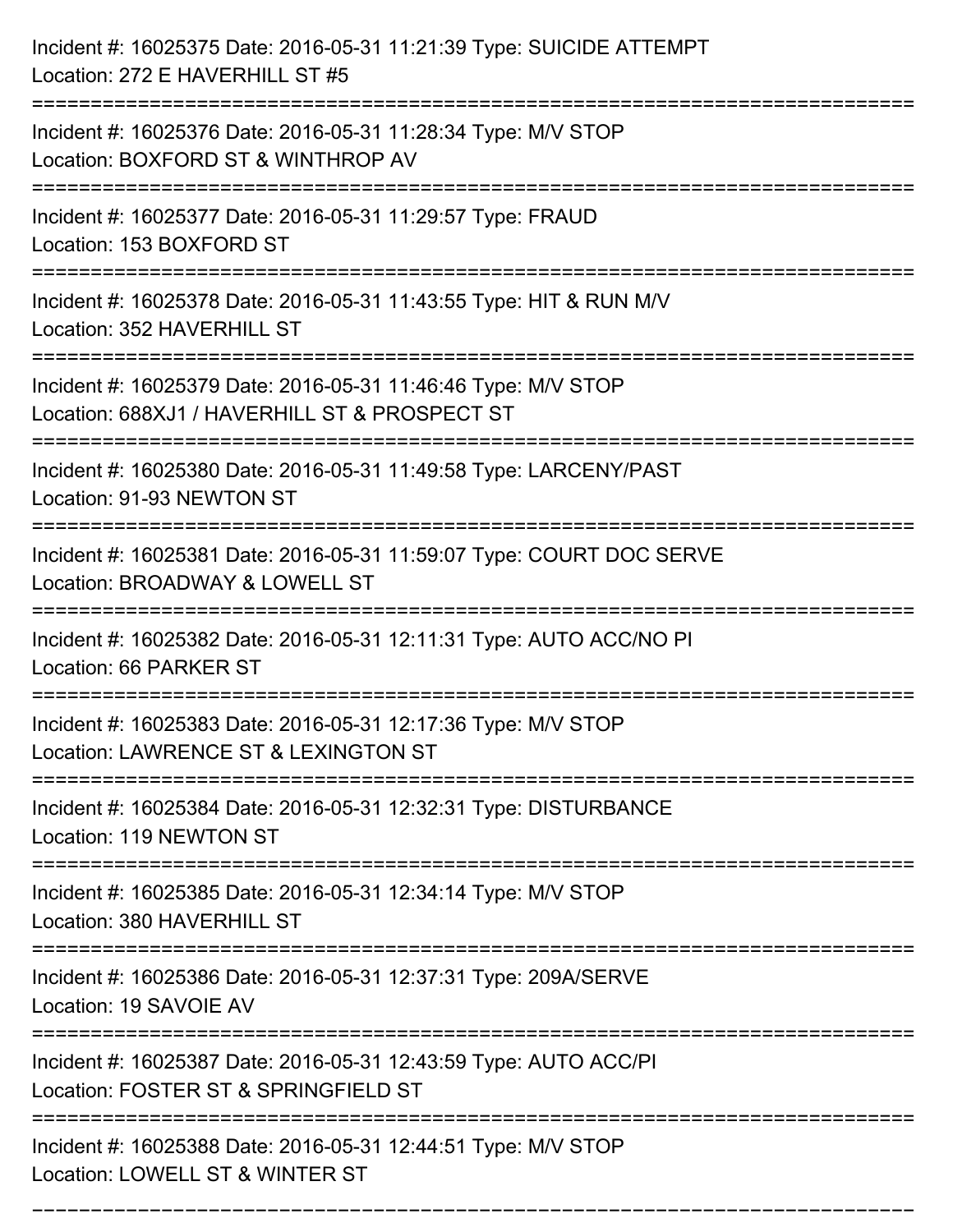| Incident #: 16025390 Date: 2016-05-31 12:46:56 Type: SUS PERS/MV                                              |
|---------------------------------------------------------------------------------------------------------------|
| Location: 110 PEARL ST                                                                                        |
| Incident #: 16025391 Date: 2016-05-31 12:53:03 Type: M/V STOP<br>Location: BROADWAY & LOWELL ST               |
| Incident #: 16025392 Date: 2016-05-31 12:57:31 Type: M/V STOP<br>Location: BROADWAY & LOWELL ST               |
| Incident #: 16025393 Date: 2016-05-31 13:00:09 Type: M/V STOP<br>Location: 483 MT VERNON ST                   |
| Incident #: 16025394 Date: 2016-05-31 13:01:38 Type: 209A/SERVE<br>Location: 75 BROOKFIELD ST                 |
| Incident #: 16025395 Date: 2016-05-31 13:04:21 Type: M/V STOP<br>Location: BROADWAY & LOWELL ST               |
| Incident #: 16025396 Date: 2016-05-31 13:22:08 Type: M/V STOP<br>Location: BROADWAY & LOWELL ST               |
| Incident #: 16025397 Date: 2016-05-31 13:24:14 Type: ALARM/BURG<br>Location: ST ANN'S HOME / 595 HAVERHILL ST |
| Incident #: 16025398 Date: 2016-05-31 13:28:37 Type: AUTO ACC/UNK PI<br>Location: 159 PARK ST                 |
| Incident #: 16025399 Date: 2016-05-31 13:29:25 Type: M/V STOP<br>Location: BROADWAY & LOWELL ST               |
| Incident #: 16025400 Date: 2016-05-31 13:30:17 Type: M/V STOP<br><b>Location: COMMON ST</b>                   |
| Incident #: 16025401 Date: 2016-05-31 13:31:24 Type: M/V STOP<br>Location: 388 HAMPSHIRE ST                   |
| Incident #: 16025402 Date: 2016-05-31 13:41:24 Type: DISTURBANCE<br>Location: 222 ESSEX ST                    |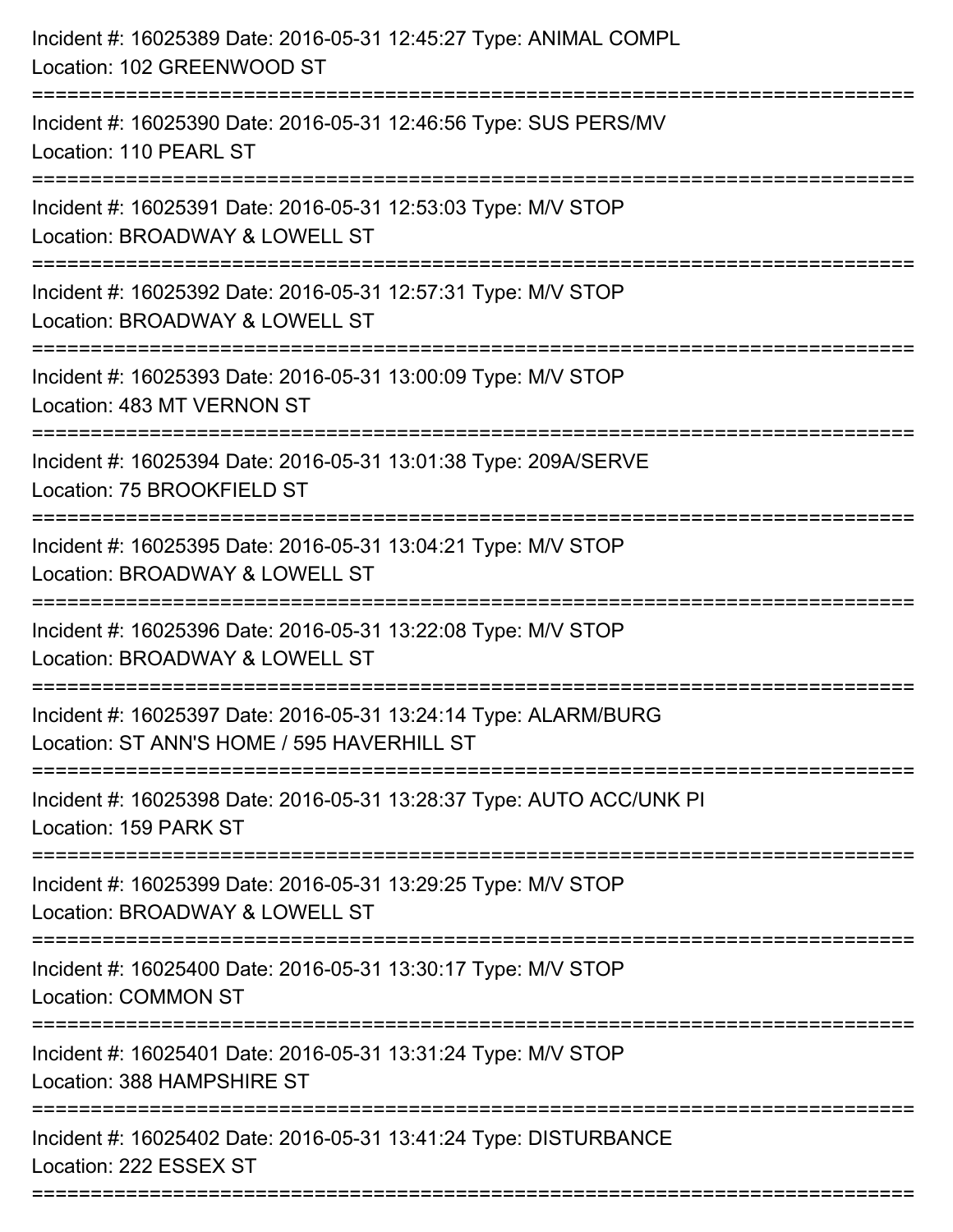Location: 205 BROADWAY

| Incident #: 16025403 Date: 2016-05-31 13:50:35 Type: MAL DAMAGE<br>Location: 1 THORNTON AV FL 3                                      |
|--------------------------------------------------------------------------------------------------------------------------------------|
| Incident #: 16025405 Date: 2016-05-31 14:11:40 Type: THREATS<br>Location: 205 BROADWAY                                               |
| Incident #: 16025406 Date: 2016-05-31 14:20:27 Type: ASSIST FIRE<br>Location: 206 LAWRENCE ST                                        |
| Incident #: 16025407 Date: 2016-05-31 14:24:50 Type: SUS PERS/MV<br>Location: 1 THORNTON AV                                          |
| Incident #: 16025408 Date: 2016-05-31 14:25:06 Type: PARK & WALK<br><b>Location: SOUTH COMMON</b>                                    |
| Incident #: 16025409 Date: 2016-05-31 14:29:43 Type: ALARM/BURG<br>Location: TORRES RESD. / 204 LAWRENCE ST #1                       |
| Incident #: 16025410 Date: 2016-05-31 14:44:50 Type: DRUG OVERDOSE<br>Location: CVS PHARMACY / 205 S BROADWAY                        |
| Incident #: 16025411 Date: 2016-05-31 14:48:49 Type: DOMESTIC/PROG<br>Location: 30 E LAUREL ST FL 1STFL                              |
| Incident #: 16025412 Date: 2016-05-31 14:52:45 Type: INVEST CONT<br>Location: 15 LEA ST                                              |
| ========================<br>Incident #: 16025413 Date: 2016-05-31 14:56:43 Type: AUTO ACC/UNK PI<br>Location: ANDOVER ST & FOSTER ST |
| Incident #: 16025414 Date: 2016-05-31 14:58:34 Type: HIT & RUN M/V<br>Location: 33 FRANKLIN ST                                       |
| Incident #: 16025415 Date: 2016-05-31 15:06:19 Type: HIT & RUN M/V<br>Location: BAILEY ST & FOSTER ST                                |
| Incident #: 16025417 Date: 2016-05-31 15:14:38 Type: CK WELL BEING<br>Location: 475 BROADWAY #6                                      |
|                                                                                                                                      |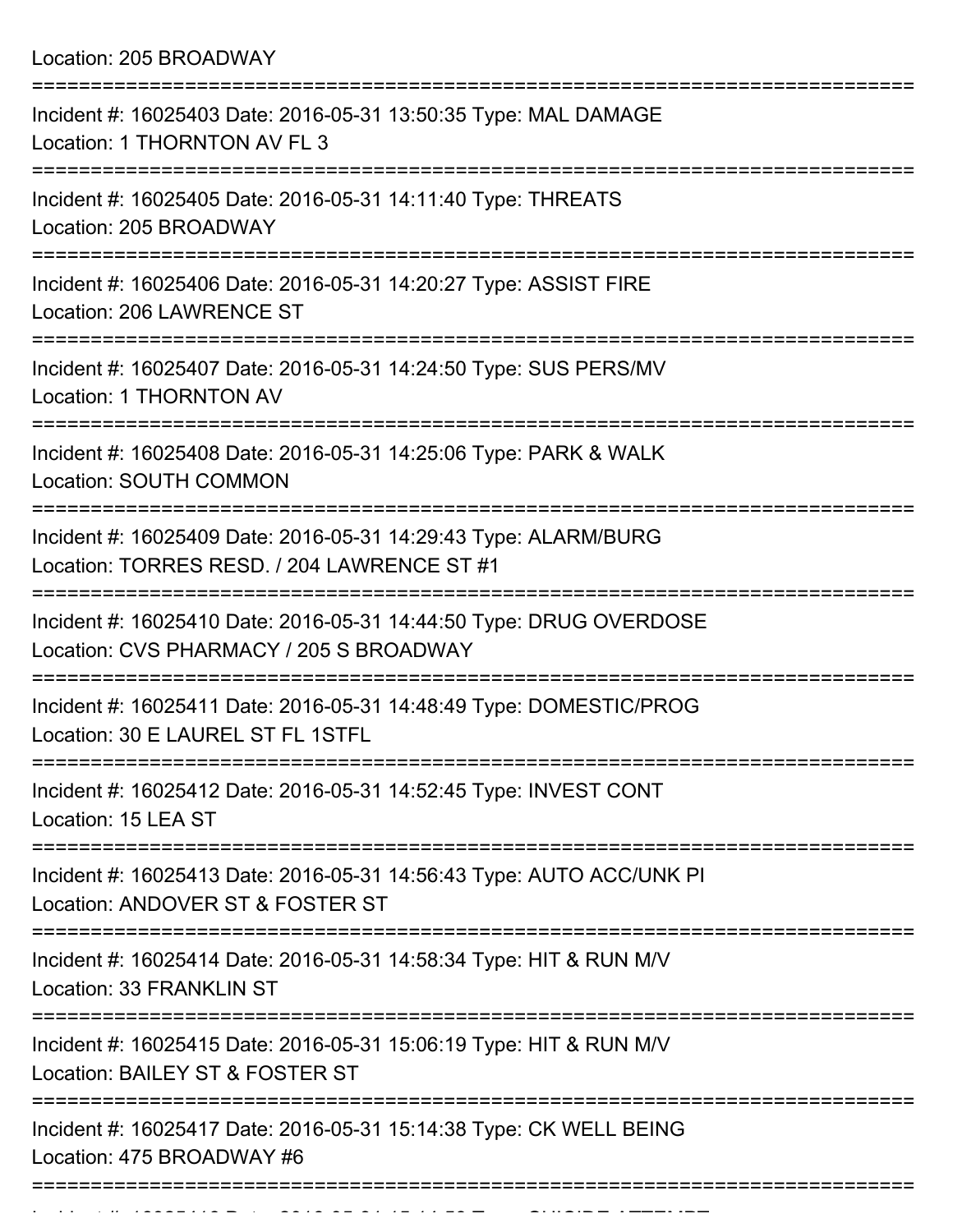Location: 37 FALMOUTH ST

=========================================================================== Incident #: 16025418 Date: 2016-05-31 15:19:13 Type: M/V STOP Location: BROADWAY & LOWELL ST =========================================================================== Incident #: 16025419 Date: 2016-05-31 15:24:51 Type: THREATS Location: CROWN FRIED CHICKEN / 205 BROADWAY =========================================================================== Incident #: 16025420 Date: 2016-05-31 15:27:37 Type: E911 HANGUP Location: GUILMETTE SCHOOL / 80 BODWELL ST =========================================================================== Incident #: 16025421 Date: 2016-05-31 15:31:34 Type: SUS PERS/MV Location: BROADWAY & PARK ST =========================================================================== Incident #: 16025422 Date: 2016-05-31 15:59:18 Type: ROBBERY ARMED Location: 200 COMMON ST =========================================================================== Incident #: 16025423 Date: 2016-05-31 16:01:16 Type: CK WELL BEING Location: DEMOULAS MARKET / 700 ESSEX ST =========================================================================== Incident #: 16025424 Date: 2016-05-31 16:15:31 Type: DISTURBANCE Location: SUPER LIQUORS / 35 S BROADWAY =========================================================================== Incident #: 16025425 Date: 2016-05-31 16:29:28 Type: SUS PERS/MV Location: 22 OREGON AV =========================================================================== Incident #: 16025426 Date: 2016-05-31 16:40:59 Type: SEIZED PROP Location: BROADWAY & VALLEY ST =========================================================================== Incident #: 16025427 Date: 2016-05-31 16:51:00 Type: SUS PERS/MV Location: DUNSTABLE ST =========================================================================== Incident #: 16025428 Date: 2016-05-31 16:52:27 Type: M/V STOP Location: CENTRAL BRIDGE =========================================================================== Incident #: 16025429 Date: 2016-05-31 16:52:39 Type: M/V STOP Location: CENTRAL BRIDGE / 0 MERRIMACK ST =========================================================================== Incident #: 16025430 Date: 2016-05-31 16:53:19 Type: UNWANTEDGUEST Location: 16 HUSE ST =============================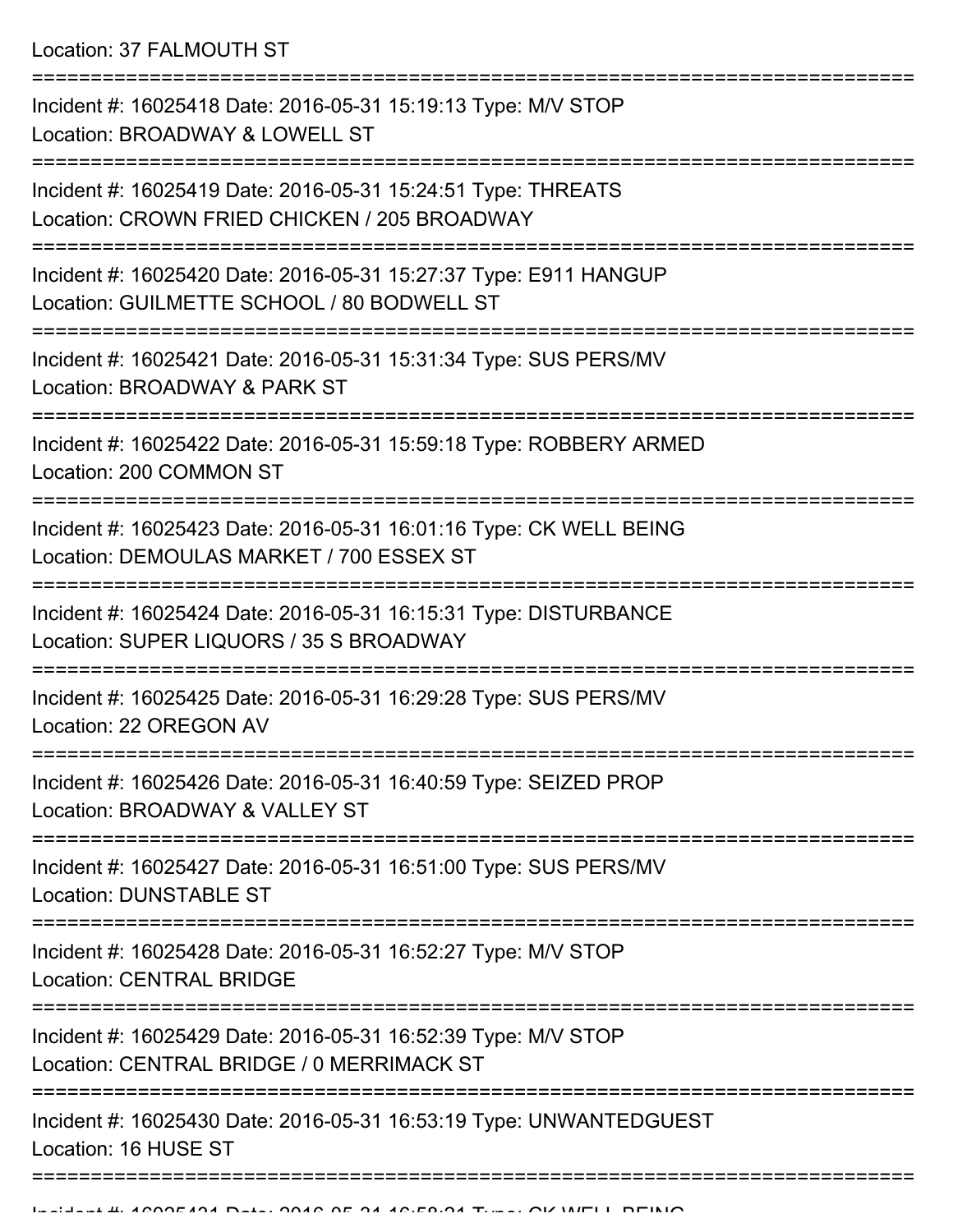Location: ANDOVER ST & PARKER ST =========================================================================== Incident #: 16025432 Date: 2016-05-31 17:06:45 Type: ALARM/BURG Location: YMCA ADMIN OFFICE / 101 AMESBURY ST FL 4 =========================================================================== Incident #: 16025433 Date: 2016-05-31 17:12:33 Type: MAL DAMAGE Location: AMESBURY ST & LEBANON ST =========================================================================== Incident #: 16025434 Date: 2016-05-31 17:15:56 Type: MEDIC SUPPORT Location: TRIPOLI BAKERY INC / 106 COMMON ST =========================================================================== Incident #: 16025435 Date: 2016-05-31 17:33:30 Type: AUTO ACC/NO PI Location: NEW BALANCE ATHLETIC SHOE CORP / 5 S UNION ST =========================================================================== Incident #: 16025436 Date: 2016-05-31 17:49:55 Type: M/V STOP Location: 17 THORNTON AV =========================================================================== Incident #: 16025437 Date: 2016-05-31 17:50:16 Type: M/V STOP Location: 205 BROADWAY =========================================================================== Incident #: 16025438 Date: 2016-05-31 17:52:21 Type: M/V STOP Location: BROADWAY & LOWELL ST =========================================================================== Incident #: 16025439 Date: 2016-05-31 17:53:05 Type: M/V STOP Location: BROADWAY & LOWELL ST =========================================================================== Incident #: 16025441 Date: 2016-05-31 17:56:02 Type: A&B PAST Location: SOUTH LAWRENCE EAST SCHOOL / 165 CRAWFORD ST =========================================================================== Incident #: 16025440 Date: 2016-05-31 18:01:20 Type: M/V STOP Location: BROADWAY & CONCORD ST =========================================================================== Incident #: 16025442 Date: 2016-05-31 18:14:09 Type: AUTO ACC/NO PI Location: 577 S UNION ST =========================================================================== Incident #: 16025444 Date: 2016-05-31 18:24:09 Type: ASSSIT OTHER PD Location: BAY STATE RD & WATER ST =========================================================================== Incident #: 16025443 Date: 2016-05-31 18:24:39 Type: HIT & RUN M/V Location: 33 HAMLET ST ===========================================================================

Incident #: 16025445 Date: 2016-05-31 18:32:57 Type: M/V STOP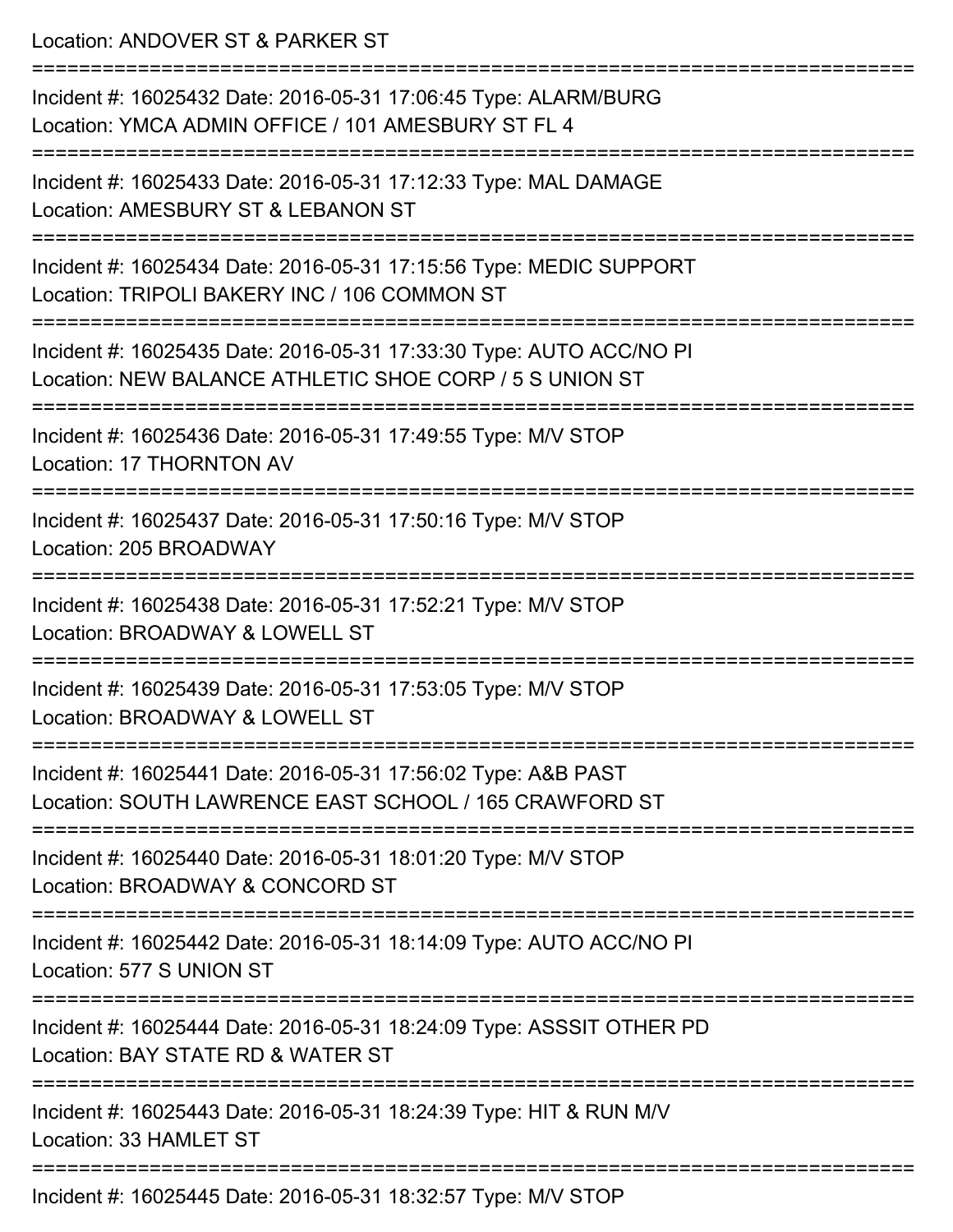| Incident #: 16025446 Date: 2016-05-31 18:42:51 Type: M/V STOP<br>Location: KENNETH ST & S BROADWAY                                  |
|-------------------------------------------------------------------------------------------------------------------------------------|
| Incident #: 16025447 Date: 2016-05-31 18:45:51 Type: M/V STOP<br>Location: KENNETH ST & S BROADWAY                                  |
| Incident #: 16025448 Date: 2016-05-31 18:50:57 Type: UNKNOWN PROB<br>Location: 11 W LAUREL ST                                       |
| Incident #: 16025449 Date: 2016-05-31 19:06:00 Type: VIO CITY ORD<br>Location: 47 FITZ ST                                           |
| Incident #: 16025450 Date: 2016-05-31 19:06:57 Type: VIO CITY ORD<br>Location: 6 CRANSHAW PL                                        |
| Incident #: 16025452 Date: 2016-05-31 19:15:15 Type: NOISE ORD<br>Location: 12 WINSLOW PL                                           |
| Incident #: 16025451 Date: 2016-05-31 19:16:49 Type: M/V STOP<br>Location: GENERAL ST & UNION ST                                    |
| Incident #: 16025453 Date: 2016-05-31 19:21:57 Type: ROBBERY ARMED<br>Location: 265 LOWELL ST                                       |
| Incident #: 16025454 Date: 2016-05-31 19:24:04 Type: NOTIFICATION<br>Location: 27 WILLOW ST                                         |
| Incident #: 16025455 Date: 2016-05-31 19:29:23 Type: DISORDERLY<br>Location: 550 BROADWAY                                           |
| ======================<br>Incident #: 16025456 Date: 2016-05-31 19:30:47 Type: ALARM/BURG<br>Location: IRON MOUNTAIN / 216 CANAL ST |
| Incident #: 16025457 Date: 2016-05-31 19:36:16 Type: DISORDERLY<br>Location: ELM ST & LINCOLN CT                                    |
| Incident #: 16025458 Date: 2016-05-31 19:38:43 Type: MAL DAMAGE<br>Location: 6 MARSHALLS WY                                         |
| Incident #: 16025459 Date: 2016-05-31 19:40:56 Type: SUS PERS/MV                                                                    |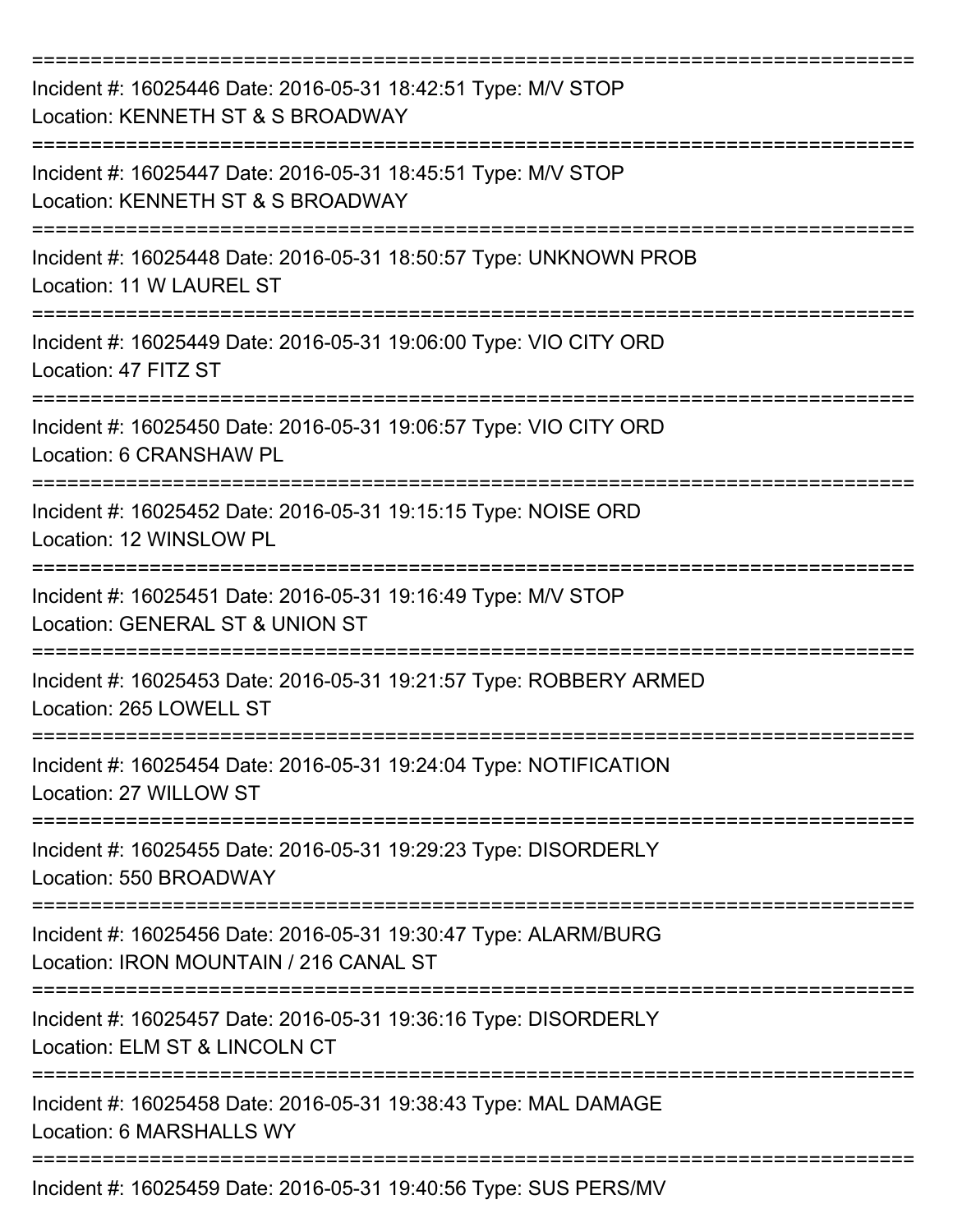| Incident #: 16025460 Date: 2016-05-31 19:48:46 Type: M/V STOP<br>Location: MARKET ST & TEMPLE ST                     |
|----------------------------------------------------------------------------------------------------------------------|
| Incident #: 16025461 Date: 2016-05-31 19:51:47 Type: M/V STOP<br>Location: ABBOTT ST & OSGOOD ST                     |
| Incident #: 16025462 Date: 2016-05-31 19:53:27 Type: SUS PERS/MV<br>Location: BAILEY ST & PARKER ST                  |
| Incident #: 16025463 Date: 2016-05-31 19:56:05 Type: NOISE ORD<br>Location: ELM ST & LINCOLN CT                      |
| Incident #: 16025464 Date: 2016-05-31 19:56:57 Type: M/V STOP<br>Location: 66 SALEM ST                               |
| Incident #: 16025465 Date: 2016-05-31 19:59:19 Type: M/V STOP<br>Location: 149 BENNINGTON ST                         |
| Incident #: 16025466 Date: 2016-05-31 19:59:27 Type: LOST PROPERTY<br><b>Location: 3 DUNSTABLE ST</b><br>=========== |
| Incident #: 16025467 Date: 2016-05-31 20:10:30 Type: NOISE ORD<br>Location: 78 HOLLY ST                              |
| Incident #: 16025469 Date: 2016-05-31 20:13:31 Type: THREATS<br>Location: 459 S BROADWAY                             |
| Incident #: 16025468 Date: 2016-05-31 20:14:05 Type: NOISE ORD<br>Location: 350 S BROADWAY                           |
| Incident #: 16025470 Date: 2016-05-31 20:26:13 Type: AUTO ACC/PED<br>Location: 476 HAVERHILL ST                      |
| Incident #: 16025471 Date: 2016-05-31 20:37:07 Type: M/V STOP<br>Location: 413 ESSEX ST                              |
| Incident #: 16025472 Date: 2016-05-31 20:37:57 Type: DISTURBANCE<br>Location: BRADFORD ST & FRANKLIN ST              |
| Incident #: 16025473 Date: 2016-05-31 21:07:33 Type: NOISE ORD                                                       |

 $L = L L L L L L A \Delta M H L A \Delta T$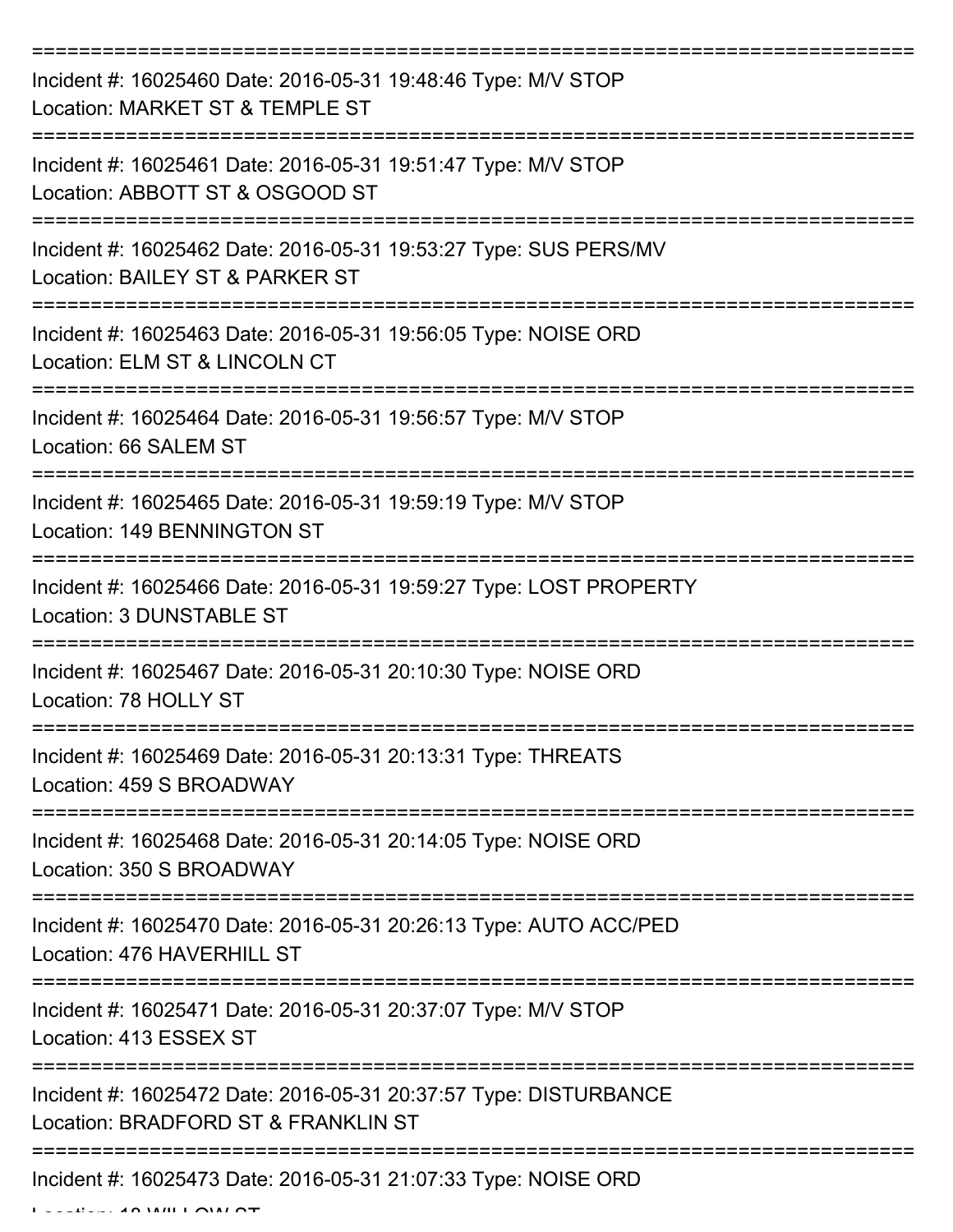| Incident #: 16025474 Date: 2016-05-31 21:08:14 Type: TRESPASSING<br><b>Location: TRINITY ST</b>     |
|-----------------------------------------------------------------------------------------------------|
| Incident #: 16025475 Date: 2016-05-31 21:08:28 Type: HIT & RUN M/V<br>Location: BROADWAY & WATER ST |
| Incident #: 16025476 Date: 2016-05-31 21:18:10 Type: FIRE<br>Location: 42 WHITE ST #72              |
| Incident #: 16025477 Date: 2016-05-31 21:27:09 Type: M/V STOP<br>Location: ALLSTON ST & HIGH ST     |
| Incident #: 16025478 Date: 2016-05-31 21:28:46 Type: NOISE ORD<br>Location: 27 JORDAN ST            |
| Incident #: 16025479 Date: 2016-05-31 21:30:22 Type: M/V STOP<br>Location: 425 MARKET ST            |
| Incident #: 16025480 Date: 2016-05-31 21:30:57 Type: M/V STOP<br>Location: 425 MARKET ST            |
| Incident #: 16025481 Date: 2016-05-31 21:36:49 Type: FIRE<br>Location: FALLS BRIDGE / null          |
| Incident #: 16025482 Date: 2016-05-31 22:15:38 Type: NOISE ORD<br><b>Location: CRESCENT ST</b>      |
| Incident #: 16025483 Date: 2016-05-31 22:18:11 Type: LOCKOUT<br>Location: 2 CAMELLA TEOLI WY #2B    |
| Incident #: 16025484 Date: 2016-05-31 22:32:45 Type: NOISE ORD<br>Location: FERRY ST & KENDALL ST   |
| Incident #: 16025485 Date: 2016-05-31 22:39:21 Type: DISTURBANCE<br>Location: 242 PROSPECT ST       |
| Incident #: 16025486 Date: 2016-05-31 22:39:51 Type: GENERAL SERV<br>Location: 41 BERKELEY ST #12   |
| Incident #: 16025487 Date: 2016-05-31 23:08:21 Type: MAN DOWN                                       |

Location: DEMREDTON DADK